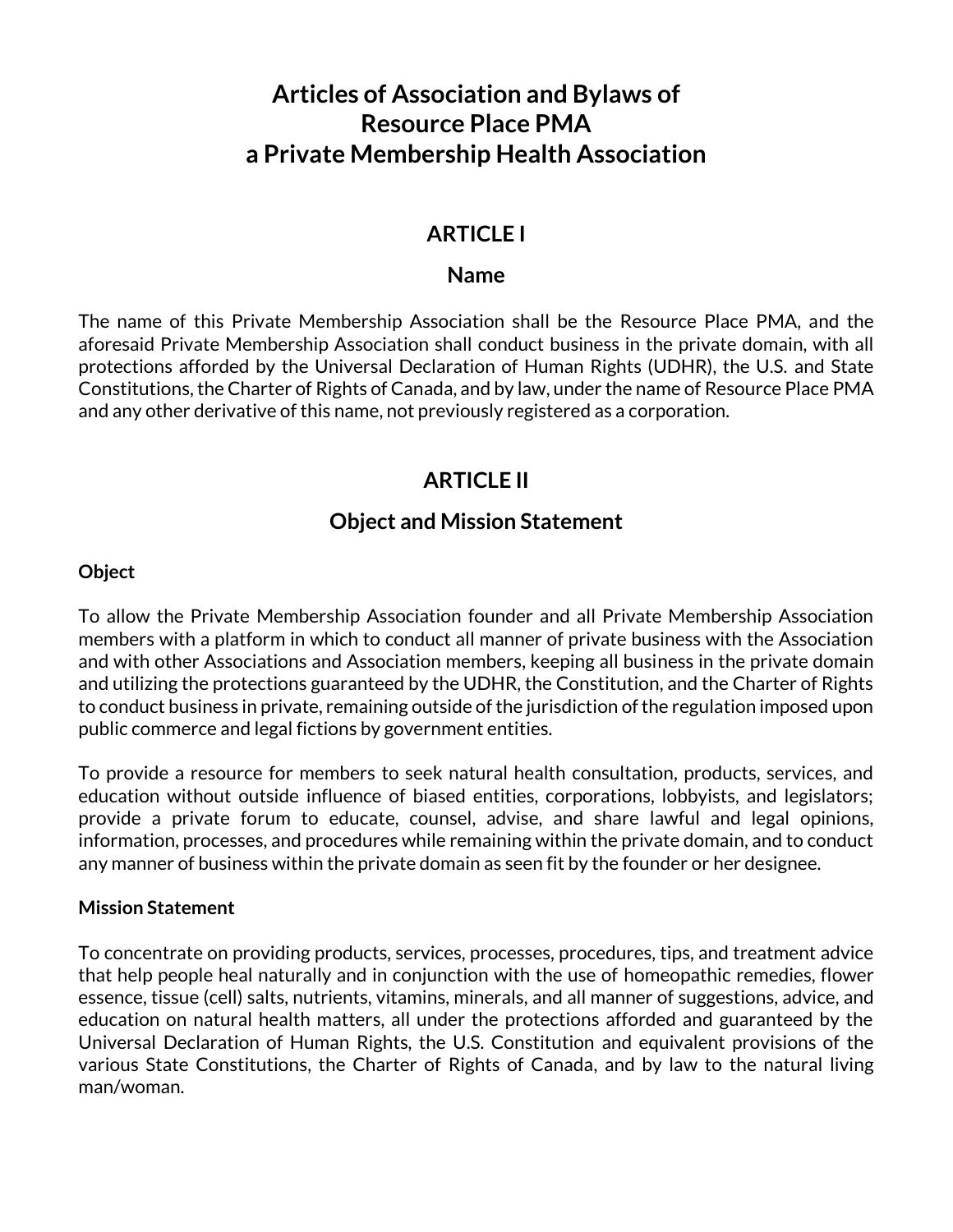Provide and share products, information and services including, but not limited to, naturally grown whole foods, vitamins, minerals, herbs, enzymes, phytonutrients etc.; devices including, but not limited to, low power lasers, electricity, light, magnetism, sound, radiation, vibrational energy resonance; oils, extracts, creams, gels, lotions, salves, and homeopathic remedies containing any of the above and any and all other kinds of natural food, devices, substances, educational, informative, or entertaining material which can be used for healthcare purposes (stored on any type of media) but which have been neither submitted to the FDA for approval nor approved (or denied approval) by the FDA, and freely discuss and talked about, obtained, exchanged, viewed and used on and by members of the Association.

Provide and share, legal and lawful services, procedures, advice, counsel, and tips and any other information or services which may be deemed beneficial to Association members by the Association founder and freely share, discuss, and talk about, obtain, exchange, view and/or use information and services by members of the Association while keeping all business within the private domain.

# **ARTICLE III**

### **Members**

Section 1. Members

A. Primary. Primary members are adult full members who are counted in the membership rolls of the association, whether by written or verbal request for membership.

B. Business. Business Members are business entities who are structured as a legal fiction for the purposes of business, exempting government entities or agencies, and whose primary membership intention is to do business with other members of this Association in the private domain. All Business Members, acting in the capacity of natural man/woman and representing a legal fiction, acknowledge that their level of protection under this membership is limited and their legal fiction is still subject to regulation within the public domain by contract.

Section 2. Eligibility

A. Any natural man or woman, being of sound mind and not previously banned from membership or sanctioned by the Association is eligible for membership in this Association and shall become a member upon approval of membership request or application.

B. Children of members, not yet reaching the age of reason, being of sound mind, may conduct business under the protections of this Association with the consent of their member parent or guardian.

# **ARTICLE IV**

## **Dues and Finances**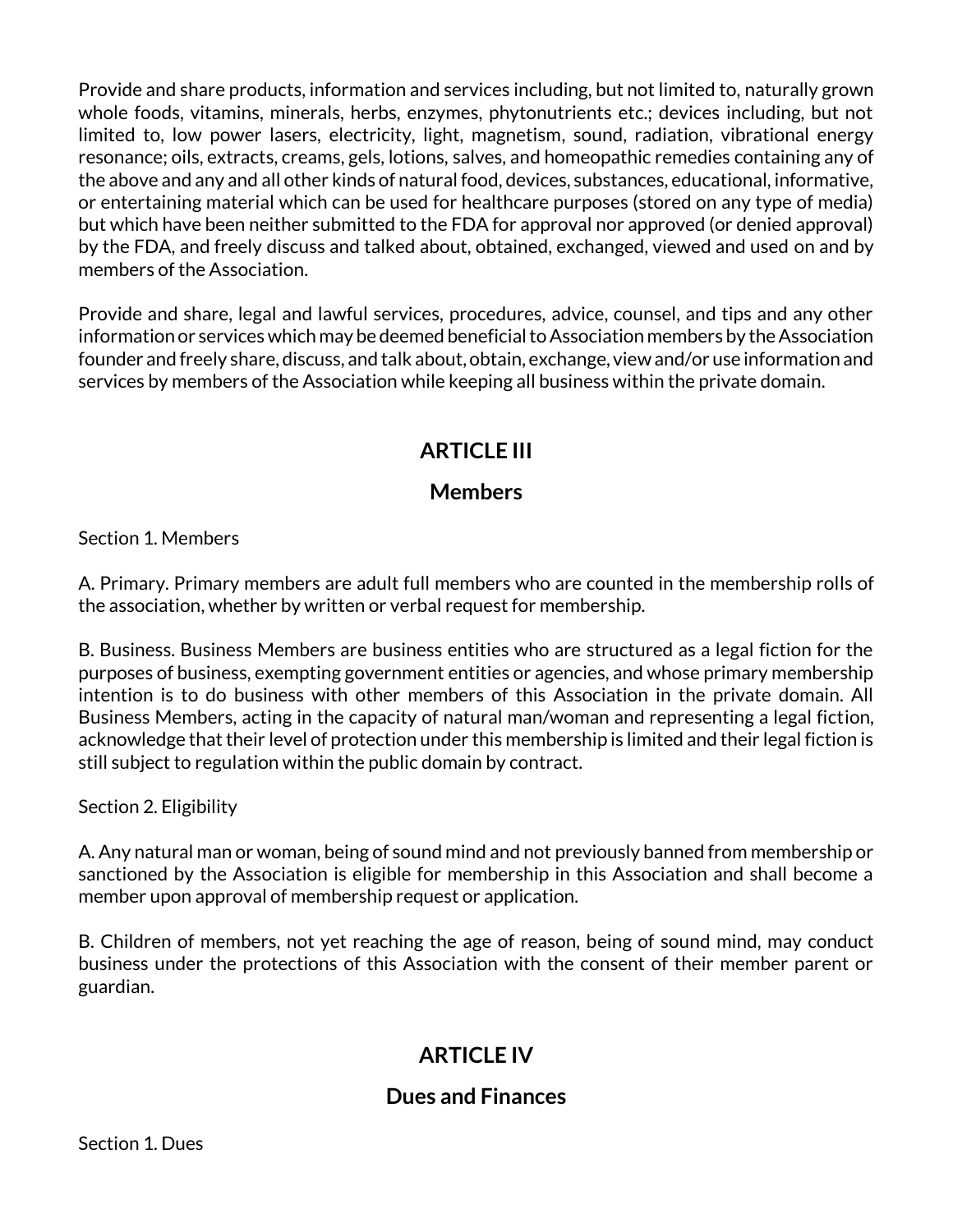- 1. Membership shall be open to any natural man or woman or any person which or who adheres to the purposes of this Association in Article I.
- 2. Both a one-time lifetime membership and a yearly membership may be offered as the following:
	- Primary Membership in the Association shall be a one-time due of \$10.00, unless amended within the bylaws at a future date.
	- Business Memberships may require monthly or annual dues to be established at a future date by amendment to the bylaws.
	- Membership dues may be established by future amendment to the bylaws for access to the on-line advocacy forum.

All financial transactions for the Private Membership Association shall remain the sole responsibility of the Private Membership Association creator being Gabriella Calvi-Rooney, the natural living woman, and/or her designee, acting as Treasurer for the Association. The Association founder, Gabriella Calvi-Rooney is the only Association representative authorized to enter into contracts or agreements or make financial decisions on behalf of this Private Membership Health Association unless future amendments to the Association bylaws transfer that authority to another officer of the Association.

# **ARTICLE V**

#### **Officers**

Section 1. Officers

The officers of this Association shall be a founder/president, being Gabriella Calvi-Rooney**,** with officer positions of vice president, secretary, and treasurer to be filled at the discretion of the president.

#### Section 2. Term of Office

The officer holding the office of President of this Private Membership Association shall assume their duties immediately upon establishment of this Private Membership Association. Additional Officers shall assume the duties of appointed offices as directed by the president. Officers shall serve at the discretion of the president or until their successors are appointed.

#### Section 3. Vacancy in Office

A vacancy in any office shall be filled by the President or her designee.

Section 4. Duties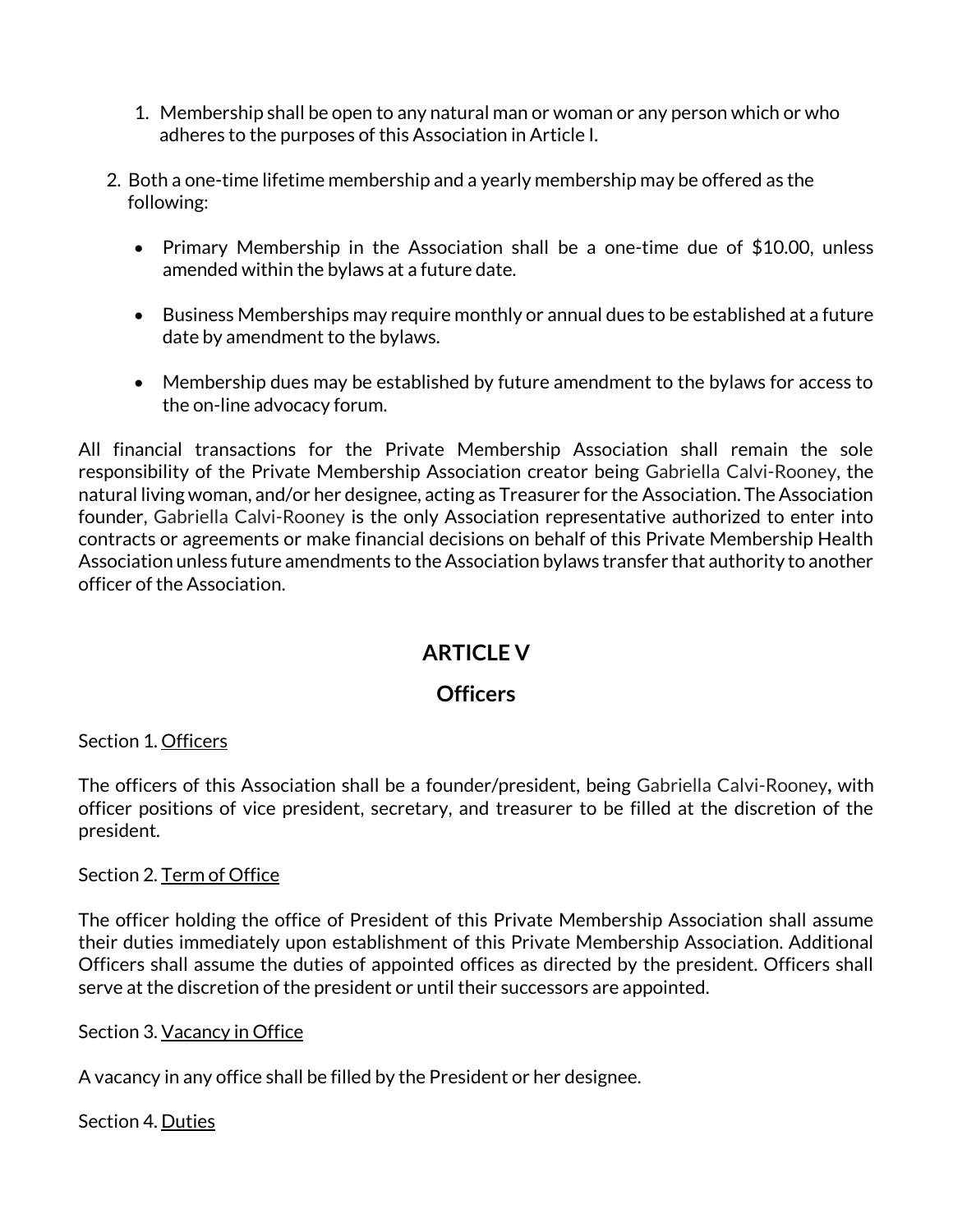Officers, when appointed, shall perform the duties as directed by the President.

A. The president shall:

1. preside at all meetings of the association and the advisory board;

2. appoint chairmen of committees when deemed necessary.

B. The vice-president shall:

- 1. perform the presiding duties of the president in the absence of or at the request of the president;
- 2. fill the unexpired term if a vacancy occurs in the office of president; and
- 3. fulfill such other duties as may be assigned by the association President.

C. The secretary shall:

- 1. record the minutes of all meetings of the association and the advisory board;
- 2. be custodian of all documents, including association bylaws, special rules, and standing rules;
- 3. conduct correspondence as directed by the president;
- 4. Fulfill such duties as may be assigned by the president.
- D. The Treasurer, once appointed, shall:
- 1. be custodian of all funds, disbursing them as directed by the president;

2. present a quarterly financial statement or a financial statement at any other time as requested

by the President and present an oral statement at each association meeting and/or advisory board meeting;

- 3. prepare the financial records for audit upon request of the president;
- 4. notify members when requested of the dues structure for the association; and
- 5. fulfill such other duties as may be assigned by the president.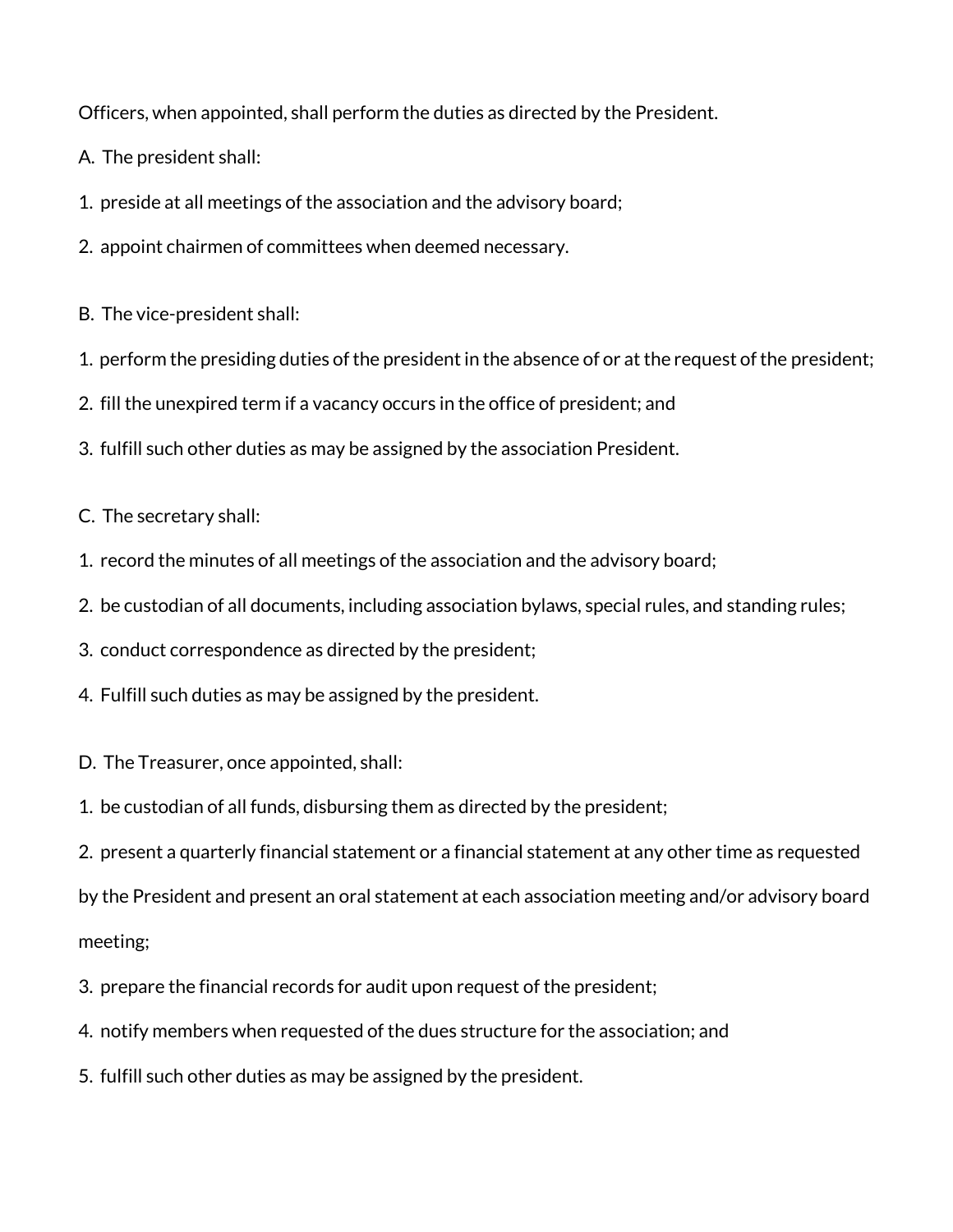## **ARTICLE VI**

### **Meetings**

Section 1.

In the event that the President of the Private Membership Association should decide to establish a board of directors, this board will serve only in the capacity of an advisory board and meetings of this advisory board may be held at the discretion of the President, a time and place determined by the President and if deemed by the President to be feasible may be held via telephone or internet conference.

# **ARTICLE VII**

## **Board of Directors**

Section 1. Composition

The board of directors, if established, shall be composed of the officers as well as any appointees by the President at her discretion. The board of directors shall serve as an advisory board only and without regulatory authority.

Section 2. Duties

The board of directors shall be an advisory board and none of its acts shall conflict with action taken by the association President.

# **ARTICLE VIII**

## **Committees**

Section 1. Committees may be created and/or appointed at the discretion of the President.

Section 2. Ex-officio Membership. The president shall be an ex-officio member of all committees.

# **ARTICLE IX**

## **By-Laws**

By-laws may be adopted by the Association for the purpose of carrying out the Association's Declaration of Purpose. The Association President may promulgate and adopt bylaws which will have the same force and effect as the Articles of the Association provided that said by-laws do not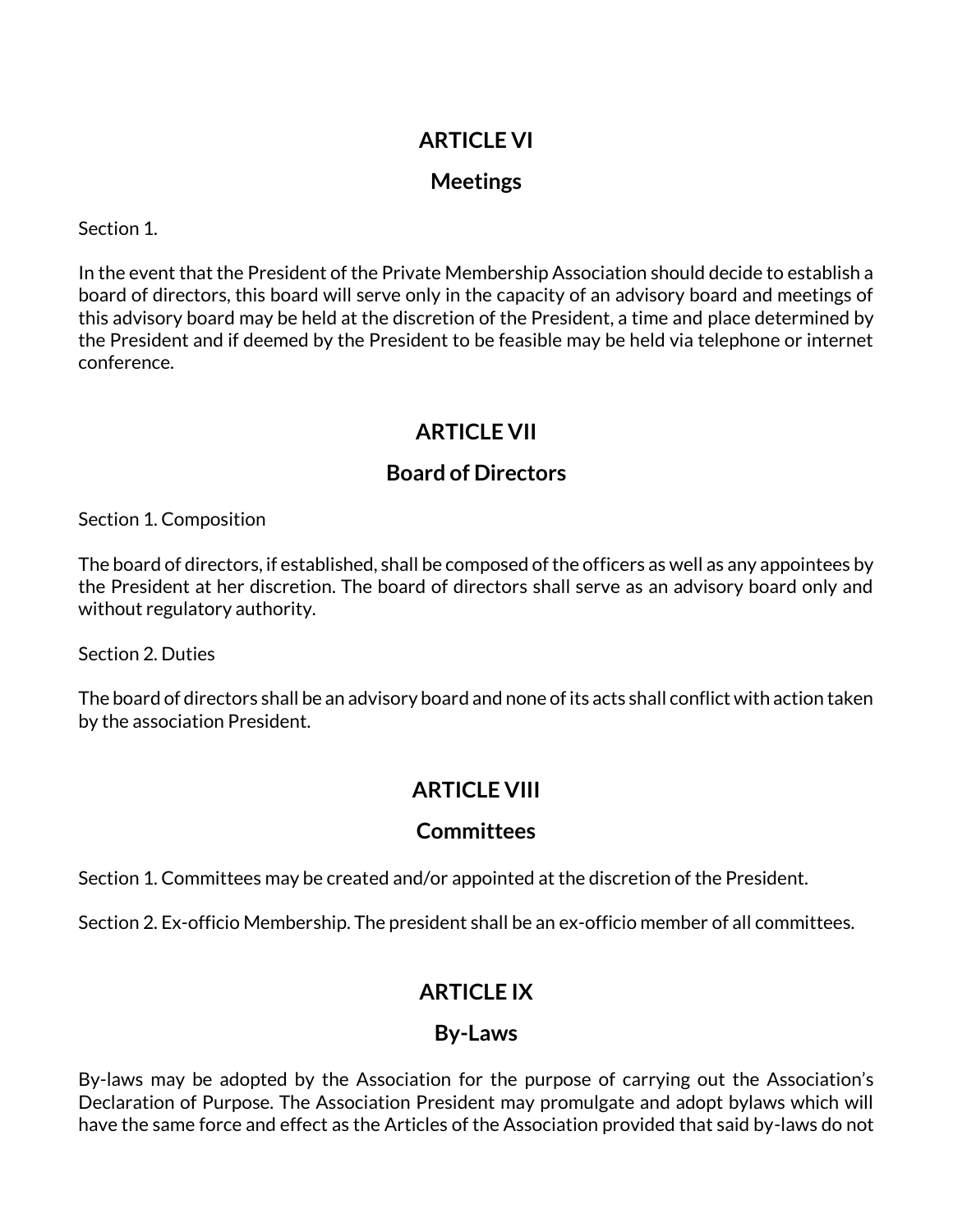contravene the Articles of Association. By-laws may be repealed or amended by the Association President at any time.

# **ARTICLE X**

### **Dissolution**

In the event of the dissolution of the Association, the assets shall be liquidated and distributed to Association creditors if any lawful debt is owed or outstanding. In the event of dissolution absent any debt owed or outstanding, the Association president shall maintain sole discretion of the disposition of Association assets.

# **ARTICLE XI**

### **Parliamentary Authority**

The rules contained in the current edition of Robert's Rules of Order Newly Revised shall govern the proceedings of this Association in all cases to which they are applicable and in which they are not inconsistent with, these bylaws, any special rules of order the Association may adopt, and any Association statutes applicable to this organization that do not authorize the provisions of these bylaws to take precedence.

# **ARTICLE XII**

#### **Amendments**

Section 1. Recognizing that as the Association grows there may be need for further structure and creation of smaller bodies acting as units of the Association and further recognizing that with that growth may come a need for the board of directors to transition to a governing body of the Association, these bylaws may be amended as needed by the president.

Section 2. Any amendment to these bylaws shall be affected by the president.

Section 3. Resource Place PMA, a Private Membership Association, provides a platform for all Association members to be capable of conducting business, in the private domain, with each other as a private business matter and strictly outside of commerce keeping private business in the private domain.

Subsection A. As a lawfully formed, constitutionally protected, Private Membership Association (PMA) any and all matters of dispute between members and the Association or between members of the Association remain in the private and are not subject to regulation, decision, rule, or authority of any outside authority, agency, unit, or other governing entity.

Subsection B. In the event of dispute between the PMA and a member, or between members of the PMA, the Resource Place Association President, or their designee or designated group or tribunal, retains all authority to settle disputes or to appoint an authority to settle disputes.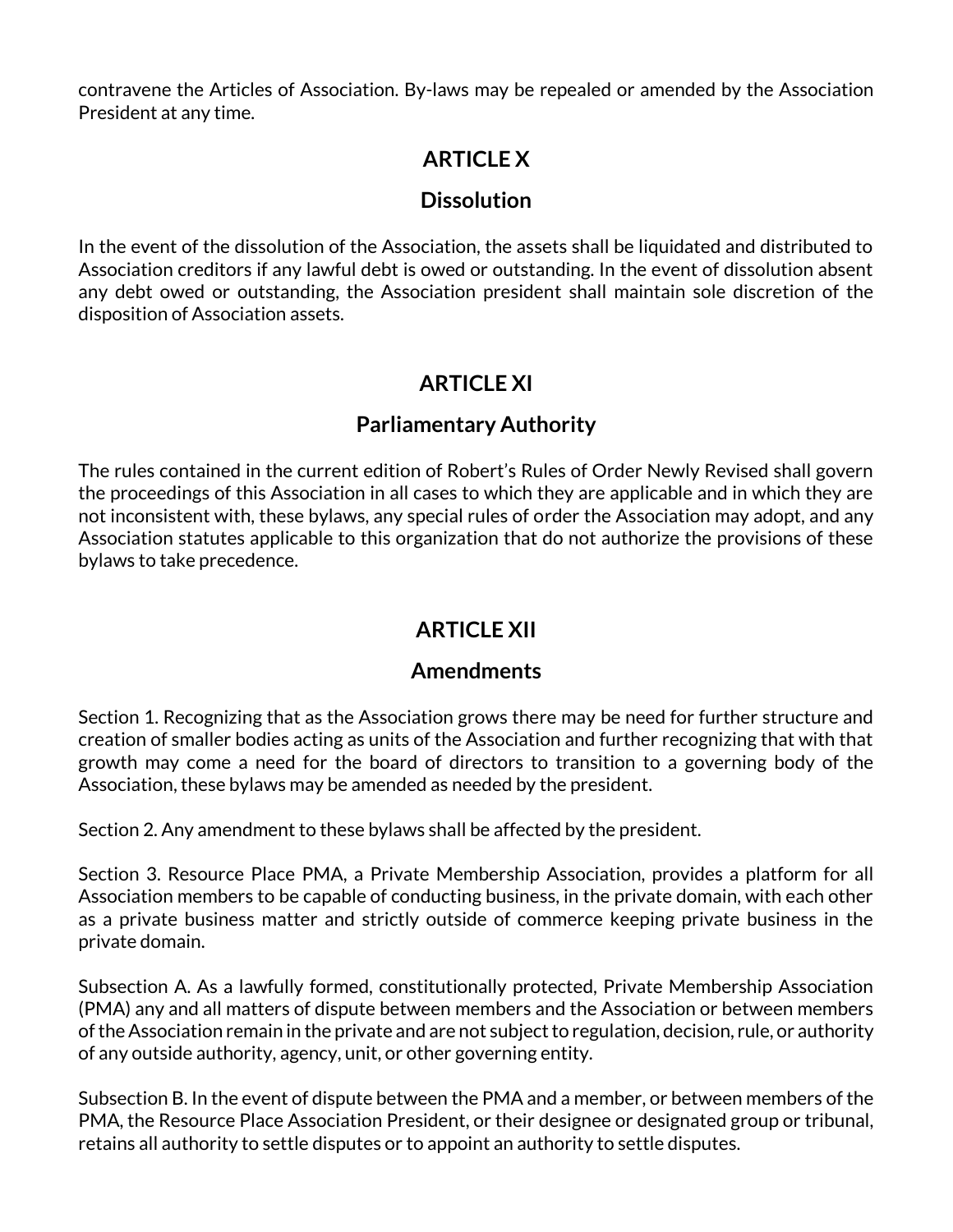Subsection C. Dispute resolution decisions by the Resource Place PMA are final and binding upon all parties and are not subject to appeal to any outside authority.

Subsection D. Any member of the Resource Place PMA who refuses to comply with the final dispute resolution settlement will be sanctioned as seen fit by the President including, restricting or limiting the ability to conduct private business with other members under the protections afforded to this PMA up to and including the termination of membership in this Association.

Section 4: The following Resource Place PMA Membership Application shall be incorporated into these bylaws and shall be applicable to all Association members whether membership request was written or verbal;

The Resource Place PMA - A Private Membership Association

I \_\_\_\_\_\_\_\_\_\_\_\_\_\_\_\_\_\_\_\_\_\_\_\_\_\_\_\_\_\_\_\_\_\_\_\_\_\_, for membership fee paid in hand, do hereby join the Resource Place PMA, a Private Membership Association and/or any Social Media Group started by, created by, organized by, or managed by Gabriella Calvi-Rooney. I agree to the terms and conditions of the Resource Place PMA agreement as follows:

1. This Association of members declares that our objective is to allow the Private Membership Association founder and all Private Membership Association members with a platform in which to conduct all manner of private business with the Association and with other Associations and Association members, keeping all business in the private domain and utilizing the protections guaranteed by the Universal Declaration of Human Rights, the U.S. and State Constitutions, and the Charter of Rights of Canada to conduct business in private and to provide a platform for members to conduct business in the private domain under all protections acknowledged and guaranteed by the aforesaid documents and any previous protections guaranteed.

2. We believe that the Universal Declaration of Human Rights, the Constitution of the United States of America and the Constitutions of the various states within the United States of America, and the Charter of Rights of Canada guarantees our members the rights of free speech, petition, assembly, and the right to gather together for the lawful purpose of helping one another in asserting our rights protected by those Constitutions, Charter and Statutes, in addition to the rights to be free from unreasonable search and seizure, the right to not incriminate ourselves, and the right to freely exercise all other unalienable rights as granted by God and guaranteed by those Constitutions, Charter, and Statutes

WE HEREBY Declare that we are exercising our right of "freedom of association" as guaranteed by the U.S. Constitution and equivalent provisions of the various State Constitutions, as well as the Charter of Rights of Canada. This means that our Association activities are restricted to the private domain only and outside of the jurisdiction of government entities, agencies, officers, agents, contractors, and other representatives as provided by law.

3. We declare the basic right of all of our members to decide for themselves which Association members could be expected to give wise counsel and advice concerning all matters including, but not limited to physical and mental health care assistance, law, and any other matter and to accept from those members any and all counsel, advice, tips, whom we feel are able to properly advise and assist us.

4. We expect the freedom to choose and perform for ourselves the types of therapies and treatments that we think best for diagnosing, treating and preventing illness and disease and for achieving and maintaining optimum wellness, as well as the freedom to choose for ourselves any types of assistance which may be made regarding law and any other business activity.

5. The mission of this Association includes a forum for members to conduct business between members in the private domain with the protections guaranteed within the aforesaid Declarations, Constitutions and Charter remaining fully intact.